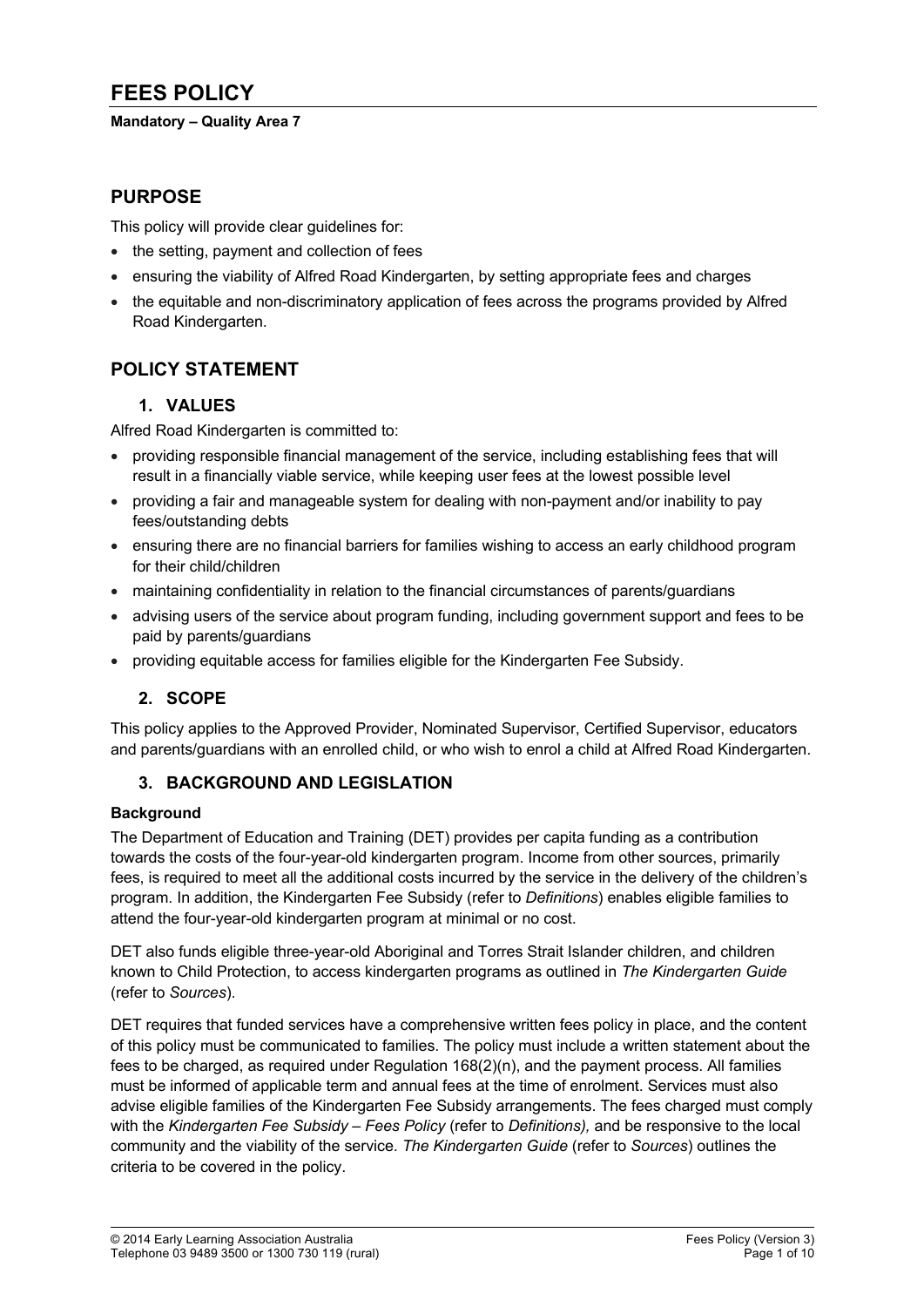#### **Legislation and standards**

Relevant legislation and standards include but are not limited to:

- *Charter of Human Rights and Responsibilities 2006* (Vic)
- *Child Wellbeing and Safety Act 2005* (Vic)
- *Disability Discrimination Act 1992* (Cth)
- *Education and Care Services National Law Act 2010*
- *Education and Care Services National Regulations 2011*: Regulation 168(2)(n)
- *Equal Opportunity Act 1995* (Vic)
- *National Quality Standard*, Quality Area 7: Leadership and Service Management
	- Standard 7.3: Administrative systems enable the effective management of a quality service

The most current amendments to listed legislation can be found at:

- Victorian Legislation Victorian Law Today: http://www.legislation.vic.gov.au/
- Commonwealth Legislation ComLaw: http://www.comlaw.gov.au/

## **4. DEFINITIONS**

The terms defined in this section relate specifically to this policy. For commonly used terms e.g. Approved Provider, Nominated Supervisor, Regulatory Authority etc. refer to the *General Definitions* section of this manual.

**Approved care:** Care given by a service provider that has been approved by the Family Assistance Office to receive Child Care Benefit payments on behalf of eligible families. Most long day care, family day care, before-and-after school care, vacation care, some occasional care and some in-home care childcare services are approved providers. Details are available at:

www.humanservices.gov.au/customer/services/centrelink/child-care-benefit

**Child Care Benefit (CCB):** A Commonwealth Government payment to help families who use either approved or registered childcare services. All eligible families can receive some Child Care Benefit. Details are available at: www.humanservices.gov.au/customer/services/centrelink/child-care-benefit

**Early Start Kindergarten:** A funding program that enables three-year-old Aboriginal and Torres Strait Islander children, and children known to Child Protection to attend a kindergarten program that is planned and delivered by an early childhood teacher for a specific number of hours. Details are available at: http://www.education.vic.gov.au/about/programs/learningdev/Pages/default.aspx

**Enrolment application fee:** A payment to cover administrative costs associated with the processing of a child's enrolment application for a place in a program at the service.

**Excursion/service event charge:** An additional charge required to meet the cost of special events or excursions that occur in response to emerging children's program needs. Events that are planned ahead and are included as an expenditure item in the service's budget do not incur this additional charge (refer to *Excursions and Service Events Policy*).

**Fees:** A charge for a place within a program at the service.

**Health Care Card:** A Commonwealth Government entitlement providing concessions for low-income earners and other eligible people. Details are available at: www.humanservices.gov.au/customer/services/centrelink/health-care-card

**Kindergarten fee deposit:** A charge to secure a place that has been offered in a program at the service.

**Kindergarten Fee Subsidy (KFS):** A state government subsidy paid directly to the funded service to enable eligible families to attend a funded kindergarten program at no cost (or minimal cost) to promote participation. Details, eligibility requirements and a calculator, are available in *The Kindergarten Guide (refer to Sources)*.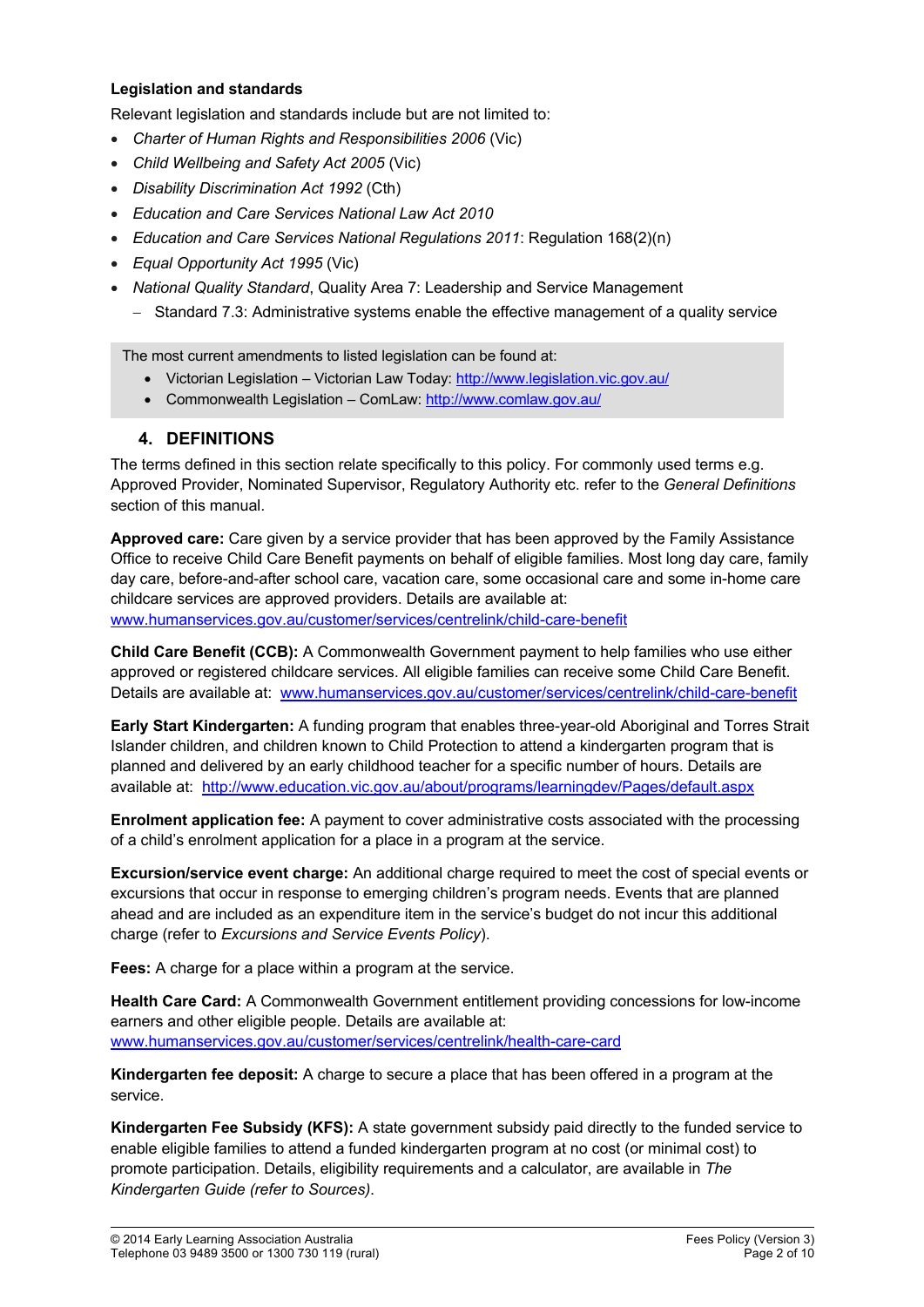*Kindergarten Fee Subsidy – Fees Policy***:** Provides operational guidelines for services administering the Kindergarten Fee Subsidy and can be found in *The Kindergarten Guide* (refer to *Sources*).

**Late collection charge:** A charge that may be imposed by the Approved Provider when parents/guardians are late to collect their child/children from the program (refer to Attachment 1 – Fee information for families).

**Registered care:** Care provided by nannies, grandparents, relatives or friends, individuals working within kindergartens, occasional care services and outside school hours care services that are registered with the Family Assistance Office. Eligible families can receive some reimbursement of costs when using a registered care provider. Details are available at: www.humanservices.gov.au/customer/services/centrelink/child-care-benefit

**Voluntary parent/guardian contribution:** A voluntary payment for items not directly related to the provision of the children's program. Attendance at the service is not conditional on this payment.

## **5. SOURCES AND RELATED POLICIES**

#### **Sources**

- *The Kindergarten Guide (Department of Education and Early Childhood Development* is available under *early childhood / service providers on the DEECD website:* www.education.vic.gov.au
- The constitution of Alfred Road Kindergarten

### **Service policies**

- *Complaints and Grievances Policy*
- *Delivery and Collection of Children Policy*
- *Enrolment and Orientation Policy*
- *Excursions and Service Events Policy*
- *Inclusion and Equity Policy*
- *Privacy and Confidentiality Policy*

# **PROCEDURES**

### **The Approved Provider is responsible for:**

- reviewing the current budget to determine fee income requirements
- developing a fee policy that balances the parent's/guardian's capacity to pay, with providing a highquality program and maintaining service viability
- implementing and reviewing this policy in consultation with parents/guardians, the Nominated Supervisor and staff, and in line with the requirements of DET's *The Kindergarten Guide* (refer to *Sources*)
- ensuring that this policy is based on the principles of the *Kindergarten Fee Subsidy – Fees Policy*  (refer to *Definitions)*
- considering any issues regarding fees that may be a barrier to families enrolling at Alfred Road Kindergarten and removing those barriers wherever possible
- reviewing the number of families experiencing financial hardship and the effectiveness of the procedures for late payment and support offered
- considering options for payment when affordability is an issue for families
- clearly communicating this policy and payment options to families in a culturally-sensitive way, and in the family's first language where possible
- providing all parents/guardians with a copy of the document containing fee information for families (refer to Attachment 1)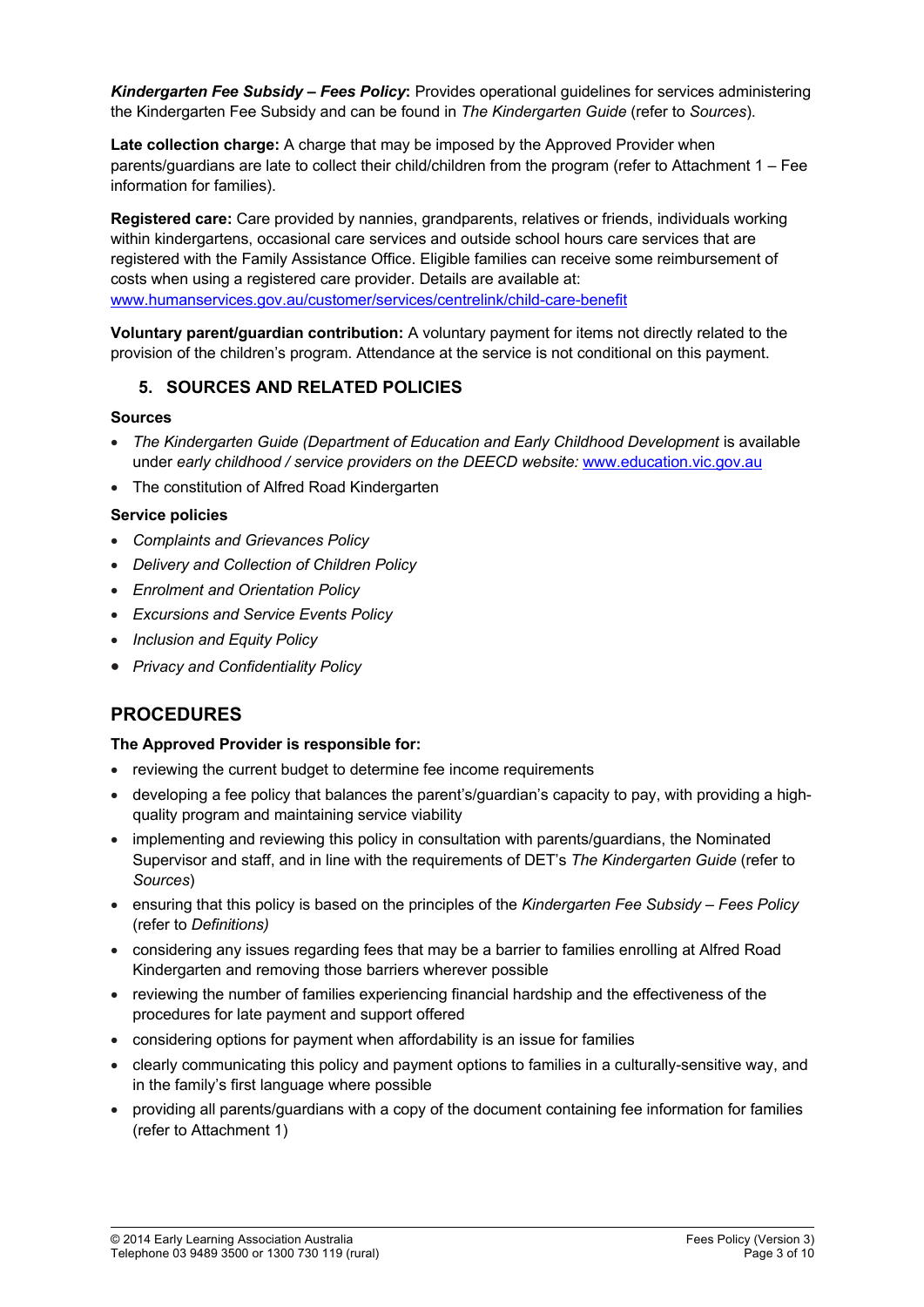- providing all parents/guardians with a statement of fees and charges (refer to samples in Attachments 2 and 3) upon enrolment of their child, and ensure that the *Fees Policy* is readily accessible at the service (Regulation 171)
- providing all parents/guardians with a fee payment agreement (refer to samples in Attachments 3 and 4)
- collecting and receipting all fees
- collecting all relevant information and maintaining relevant documentation regarding those with entitlement to concessions, where applicable
- complying with the service's *Privacy and Confidentiality Policy* regarding financial and other information received, including in relation to the payment/non-payment of fees
- notifying parents/guardians within 14 days of any proposed changes to the fees charged or the way in which the fees are collected (Regulation 172(2))
- ensuring a notice outlining fees charged by the service is displayed prominently in the main entrance to Alfred Road Kindergarten.

## **The Nominated Supervisor is responsible for:**

- assisting the Approved Provider in developing this policy, and ensuring that this policy is based on the principles of the *Kindergarten Fee Subsidy – Fees Policy* (refer to *Definitions)*
- implementing and reviewing this policy, in consultation with parents/guardians, the Approved Provider and staff, and in line with the requirements of DEECD's *The Kindergarten Guide* (refer to *Sources*)
- considering any issues regarding fees that may be a barrier to families enrolling at Alfred Road Kindergarten and removing those barriers wherever possible
- considering options for payment when affordability is an issue for families
- communicating this policy and payment options to families in a culturally-sensitive way and in the family's first language where possible
- providing all parents/guardians with a copy of the document containing fee information for families (refer to Attachment 1)
- providing all parents/guardians with a statement of fees and charges (refer to samples in Attachments 2 and 3) upon enrolment of their child, and ensure that the *Fees Policy* is readily accessible at the service
- providing all parents/guardians with a fee payment agreement (refer to samples in Attachments 3 and 4)
- collecting all relevant information and maintaining relevant documents regarding those with entitlement to concessions, where applicable
- complying with the service's *Privacy and Confidentiality Policy* regarding financial and other information received, including in relation to the payment/non-payment of fees
- notifying parents/guardians within 14 days of any proposed changes to the fees charged or the way in which the fees are collected
- ensuring a notice outlining fees charged by the service is displayed prominently in the main entrance to Alfred Road Kindergarten.

### **All other educators are responsible for:**

- informing the Approved Provider of any complaints or concerns that have been raised regarding fees at the service
- referring parents'/guardians' questions in relation to this policy to the Approved Provider
- assisting the Approved Provider, as required, in sighting supporting documentation for access to the Kindergarten Fee Subsidy.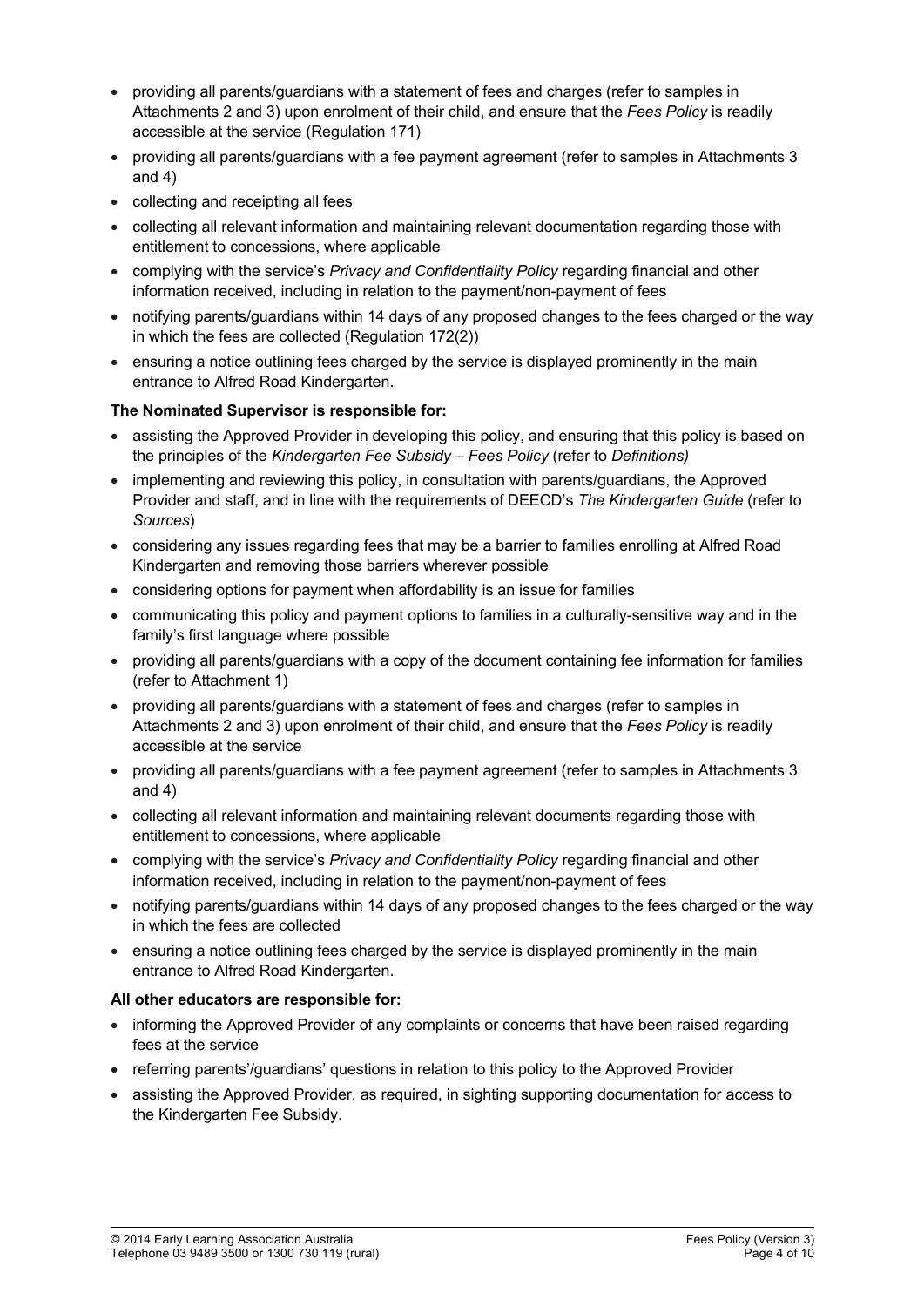#### **Parents/guardians are responsible for:**

- reading the Alfred Road Kindergarten Fee information for families (refer to Attachment 1), the Fee Payment Agreement (refer to Attachments 4 and 5) and the Statement of Fees and Charges (refer to Attachments 2 and 3)
- signing and complying with the Fee Payment Agreement (refer to Attachments 4 and 5)
- notifying the Approved Provider if experiencing difficulties with the payment of fees
- providing the required documentation to enable the service to claim the Kindergarten Fee Subsidy for eligible families (refer to Attachment 1 – Fee information for families).

# **EVALUATION**

In order to assess whether the values and purposes of the policy have been achieved, the Approved Provider will:

- regularly seek feedback from everyone affected by the policy regarding its effectiveness, particularly in relation to affordability, flexibility of payment options and procedures for the collection of fees
- monitor the implementation, compliance, complaints and incidents in relation to this policy
- monitor the number of families/children excluded from the service because of their inability to pay fees
- keep the policy up to date with current legislation, research, policy and best practice
- revise the policy and procedures as part of the service's policy review cycle, or as required
- notify parents/guardians at least 14 days before making any changes to this policy or its procedures (Regulation 172(2)).

# **ATTACHMENTS**

- Attachment 1: Fee information for families
- Attachment 2: Fee Payment Agreement Four-year-old (funded) kindergarten program
- Attachment 3: Fee Payment Agreement Three-year-old kindergarten program

# **AUTHORISATION**

This policy was adopted by the Approved Provider of Alfred Road Kindergarten on **19/06/2018**.

# **REVIEW DATE: MAY** 2021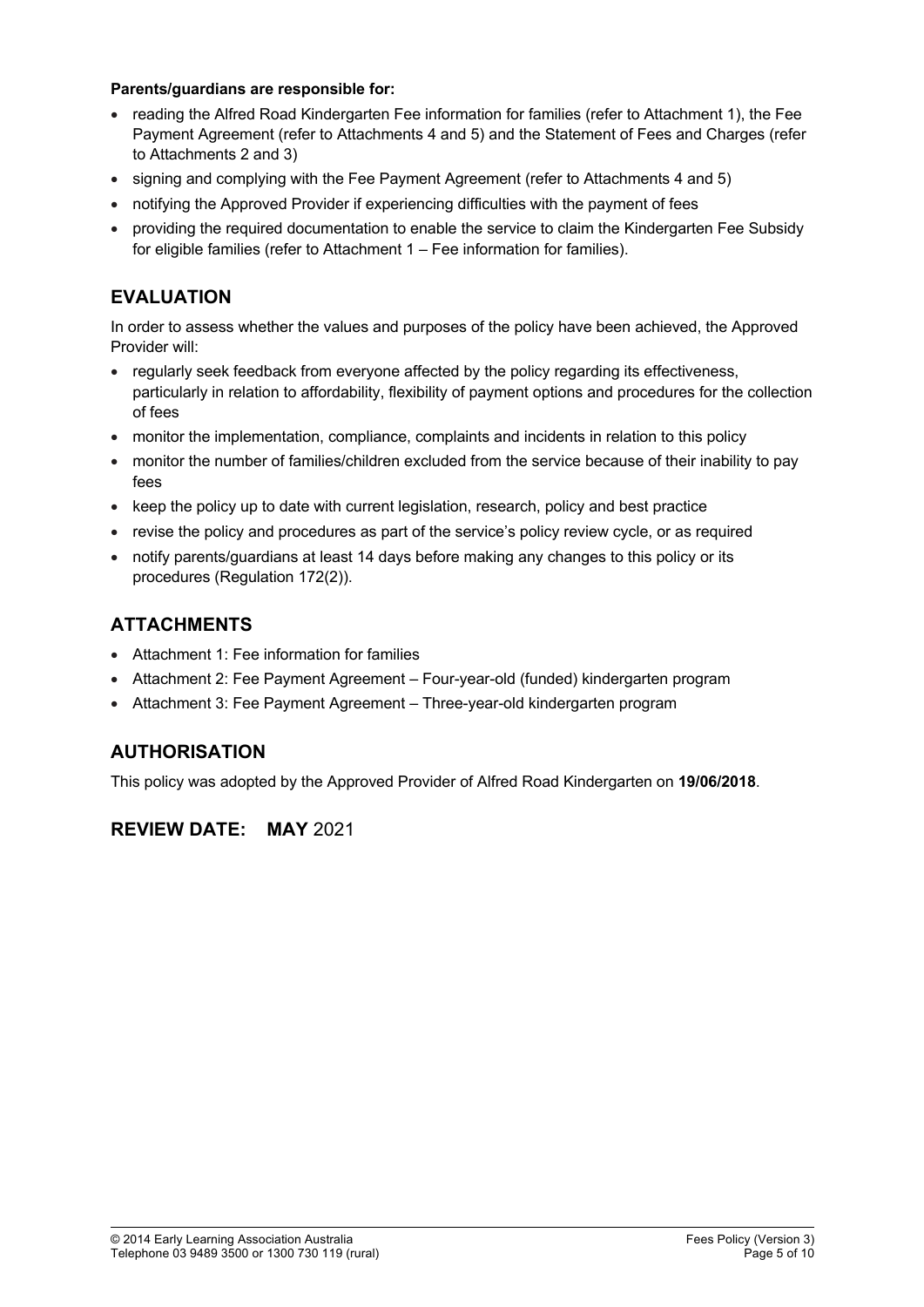# Fee Policy Summary 2022

## **Why fees are necessary?**

The Department of Education and Training (DET) provides per capita funding for all eligible three and four year old children, as a contribution towards the cost of operating the kindergarten. The kindergarten is responsible for all costs incurred in operating and maintaining the center. As these costs are greater than the funding available, income from other sources, such as primarily fees, is required to meet the cost of the service.

Parents/guardians need to be aware that kindergartens are not a free service and rely on prompt payment of fees to meet operational costs. All parents/guardians must pay fees. The service has the discretion to withdraw service for non-payment of fees.

## **Fee structure**

|                                                                           | <b>Hours per week</b>            | Fees per term  |
|---------------------------------------------------------------------------|----------------------------------|----------------|
| 3 year old - Wombats<br>Includes incursions                               | 8                                | \$400          |
| 4 year old - Koala Group<br>Includes incursions                           | 15                               | \$620          |
| 3 & 4 year old<br>Eligible Concession Card Holders<br>Includes incursions | 8/15                             | Funded by DET  |
| Mixed Age - Kookaburra Group<br>3 year old<br>4 year old                  | $2\frac{1}{2}$<br>$2\frac{1}{2}$ | \$240<br>\$240 |
| Refundable Maintenance Levey                                              |                                  | \$50           |

All fees are due and are to be fully payable by the date stated on the invoice. Invoices for all fees will be issued by email. Payment can be made via online bank transfer (preferred) or by credit card. Receipts will be issued automatically. Please note that fees are correct as at time of publication and subject to change.

A term shall be deemed as corresponding in time to the State kindergarten terms. Fees are payable for each child attending in full or part of the term thereof. The Committee of Management reserves the right of exclusion, should fees be outstanding (maximum of three weeks into the current term).

## **Term 1 fees non-refundable deposit**

Term 1 fees are payable in full when an initial offer for a place in a program is accepted, in order to secure/reserve the place offered. All term fees are non-refundable.

# **Refundable Maintenance levy**

Each family is required to pay a \$50 per term refundable levy with their term fees, to contribute towards the maintenance costs of the Kindergarten. The levy will be refunded after participation in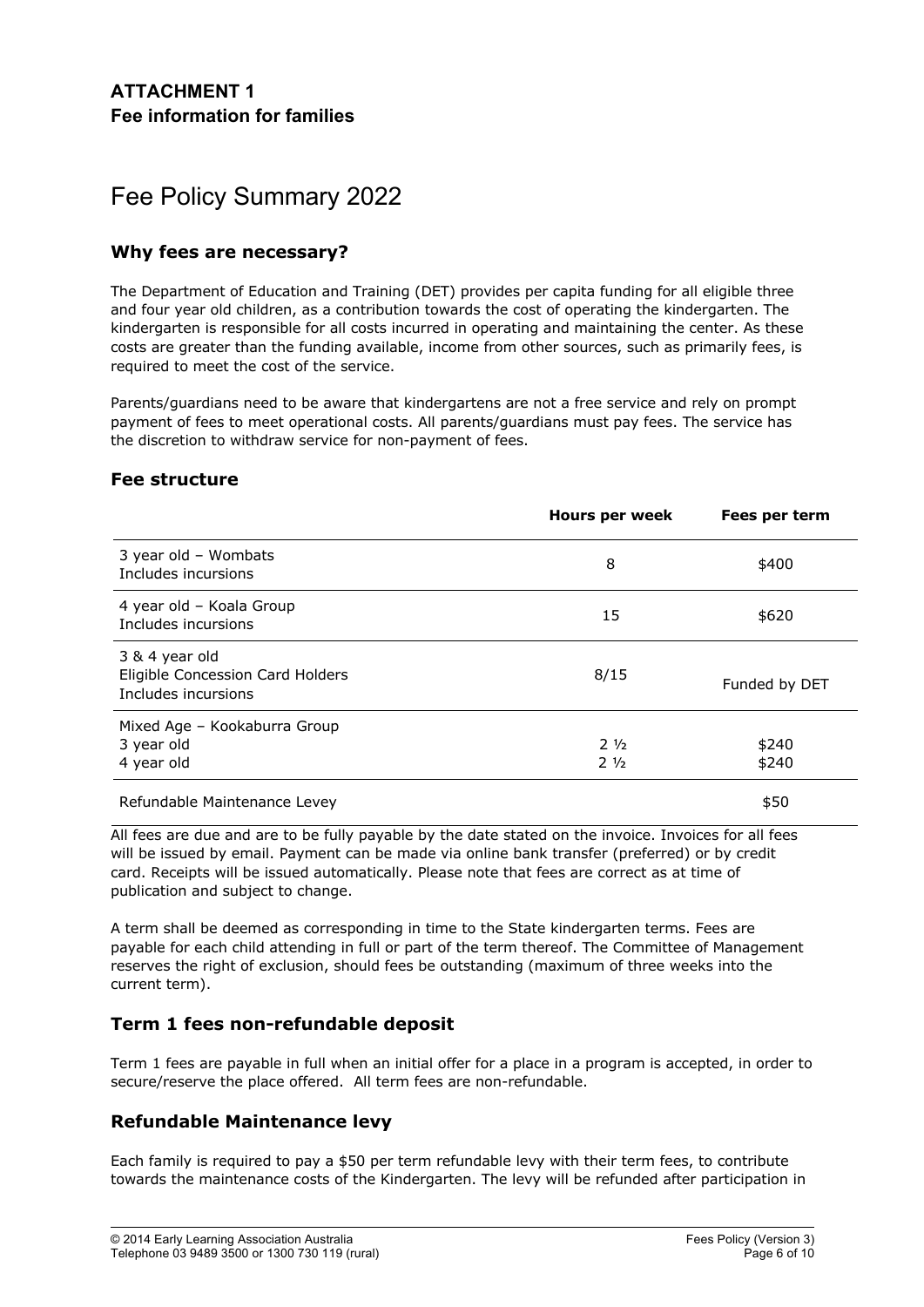a fundraising activity during the term, being a maintenance day (minimum of five hours per year and a minimum of 1 hour per family per term), volunteering as a member of the Committee of Management, or other activities approved by the Kindergarten.

# **Fee subsidy for low income families**

A parent/guardian or child who holds a current eligible Concession Card or Visa is eligible for a reduction in their fees. To obtain a reduction in fees, the eligible card or visa must be sighted prior to the start of the year and on expiration of the original card. Re-issued/replacement card or visa must be sighted by ARK if any queries regarding the payment of fees arise. Please contact ARK if assistance is required.

NOTE: Personal financial matters are dealt with in strict confidence.

## **Eligible concession cards and visas**

Eligible concession cards and visas are:

- Commonwealth Health Care Card (parent or child)
- Commonwealth Pensioner Concession Card
- Visas 447, 451, 785 or 786 (temporary protection/humanitarian visas)
- Visas 200-217 (refugee and special humanitarian visas)
- Bridging Visas A-F (asylum seekers)
- Department of Veterans' Affairs Gold Card
- Or the child is a triplet or quadruplet and all siblings are attending a funded program in the same year and the family does not have 'approved' Commonwealth Child Care Benefit applied to the fee.

# **Early Start Funding**

Early Start Kindergarten provides free or low cost kindergarten to eligible three year old children. Applications for Early Start Kindergarten funding are made by ARK on your behalf and the grant is paid directly to the service.

Your child is eligible if they are aged three by 30 April in the year they will be attending kindergarten, and:

• Your family has had contact with Child Protection (or been referred by them to Child FIRST), or

• Your child is Aboriginal and/or Torres Strait Islander

# **Payment of accounts**

Fees will be invoiced to families directly and must be paid by the date indicated on the invoice. Please note that the first installment of fees must be received before the child can commence kindergarten. Families experiencing financial hardship should contact ARK to discuss an individualised payment plan.

# **Unpaid fees**

Fees not paid by the due date will incur a \$25 late fee and be followed up by:

- a reminder letter stating fees are overdue, giving ten (10) working days for payment.
- if payment is not received or an agreed payment plan has not been drawn up, the family will be contacted by telephone.
- if payment is not received or an agreed payment plan has not been drawn up, a second and final letter will be sent notifying parents/guardians that unless payment is made within ten (10) working days, there will no longer be a place available at the service for their child.

The Committee reserves the right to take action to recover debts.

## **Late collection fee**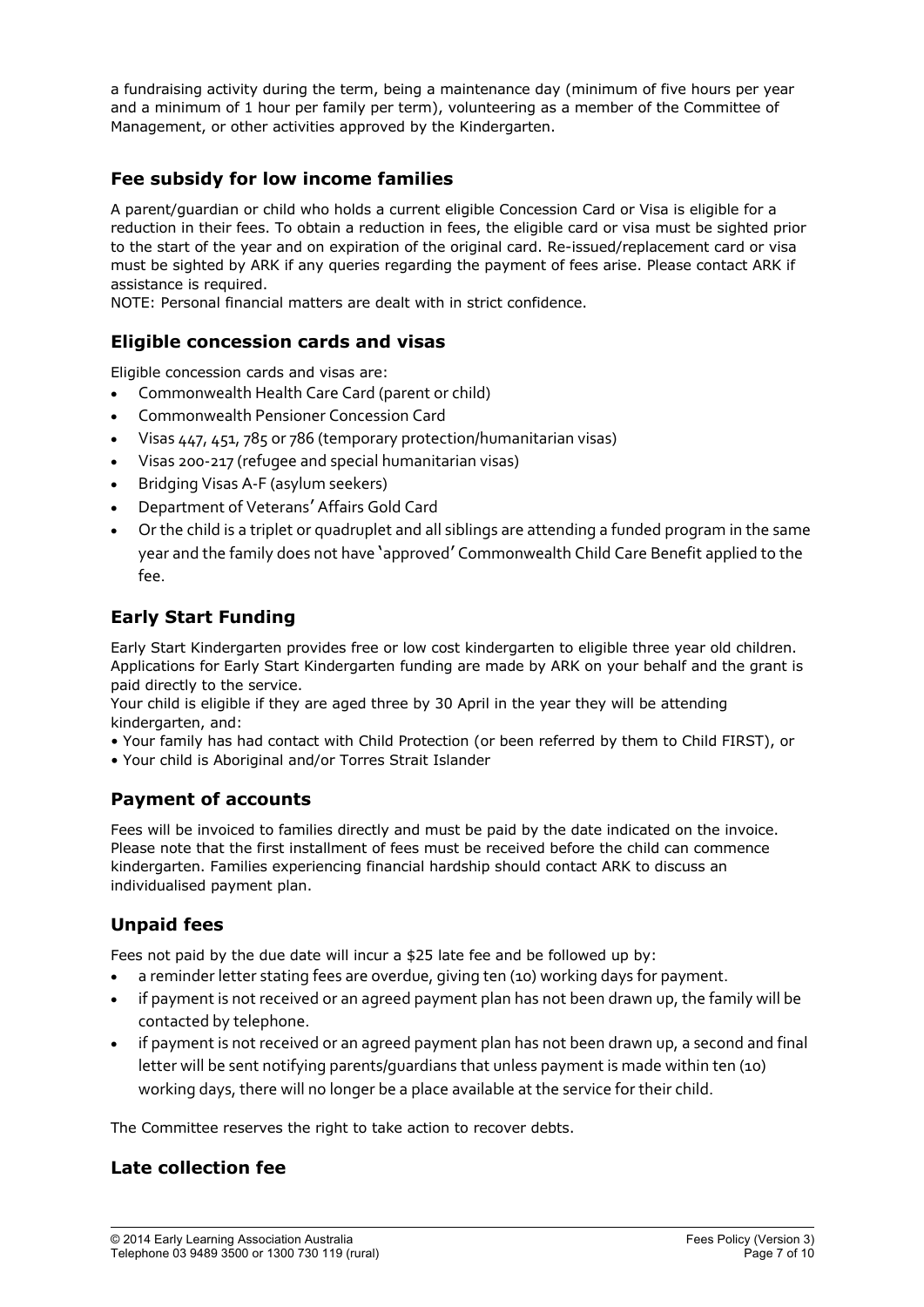• A late collection/pick-up fee will be incurred by parents when children are not collected within 15 minutes of the end of session. From this time, the fee will be charged at a rate of \$5.00 per five minute blocks with a minimum charge of \$15.00. Record of the late fee payable will be kept in the attendance register and the Treasurer will be notified and proceed to raise immediate invoice. Overdue late pickup fees will be treated in the same manner as overdue fees. The late pickup fee will be waived in emergency situations at the discretion of the Committee of Management.

# **Child absence**

If the child is absent for any reason, including holidays and illness, fees are still required to be paid in order to maintain a kindergarten place.

## **Late enrolments**

Please note, that if a child is enrolled after the start of the kindergarten year, the first installment of fees (prorated if applicable) must be received before the child can commence kindergarten.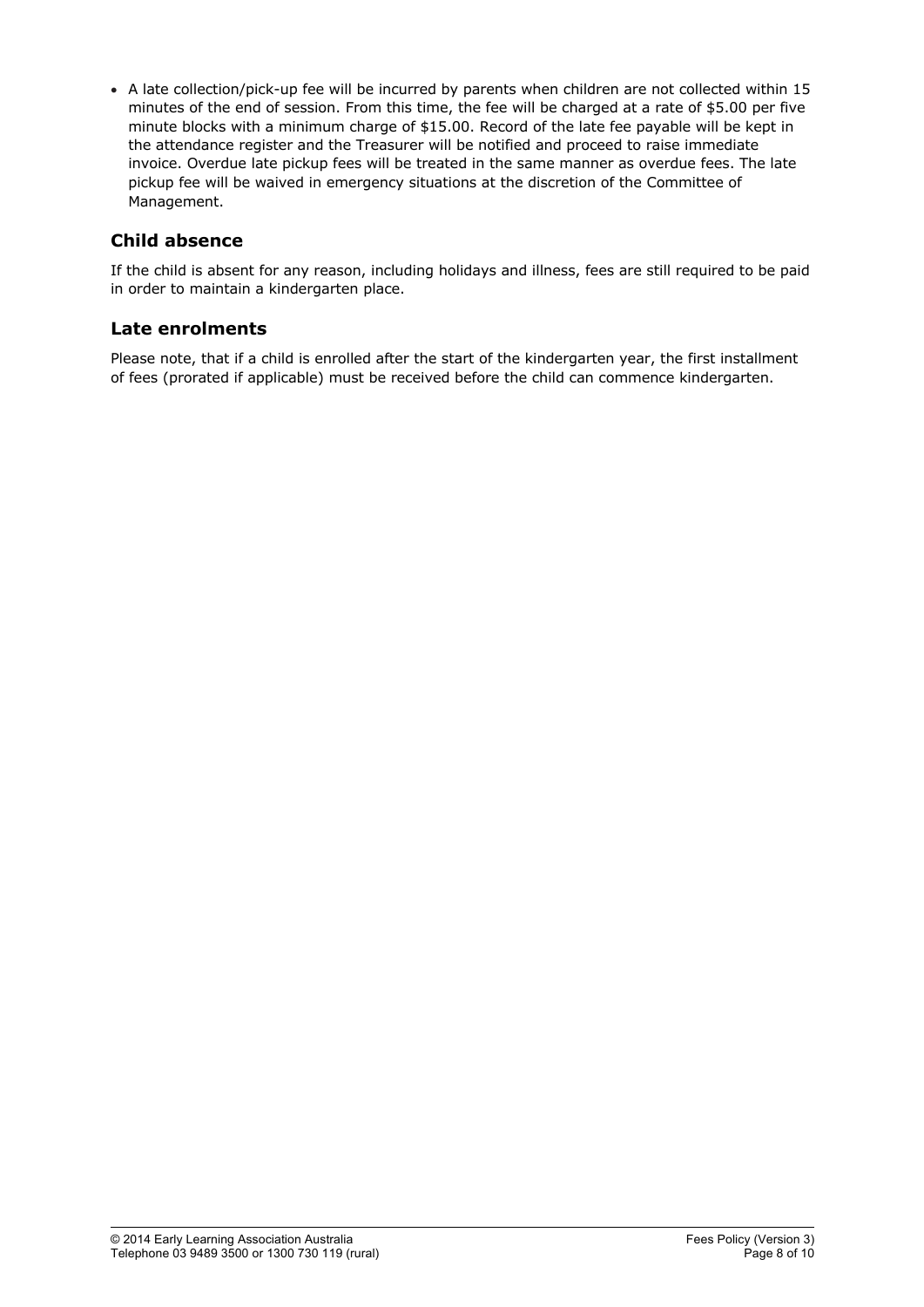# **ATTACHMENT 2 Fee Payment Agreement**

# **[Year]**

# **Four-year-old (funded) kindergarten program**

Please complete this form and return to Alfred Road Kindergarten by [Date]

#### **Fee payment contract**

Child's full name:

Parent's/quardian's full name:

- I/we acknowledge that the four-year-old kindergarten program is partly funded by the state government, with the balance of funds coming from fees paid by parents/guardians.
- I/we understand that I/we am/are entitled to obtain the Kindergarten Fee Subsidy if I/we meet one of the criteria below. If my/our eligibility lapses, then I/we understand that full payment of fees is required from the beginning of the following term.
- I/we agree to pay fees by the due date on the invoice.
- I/we understand that term fees are non-refundable.
- I/we acknowledge that if fees are not paid by the due date, the Committee of Management/Board [delete whichever is not applicable] will implement the late payment of fees procedures, as outlined in the *Fees Policy*, which could result in the withdrawal of my/our child's place at the service.
- I/we agree that if my/our financial circumstances change and I/we am/are unable to pay as agreed, I/we will immediately notify the [responsible position] to discuss alternative payment options.
- I/we acknowledge that I/we have received and read the service's Fee information for families, which outlines the procedure for payment of fees.

### **Kindergarten Fee Subsidy**

Please indicate below which concession you are eligible for – the criteria is outlined on Attachment 1 Section 6.

Concession:

Supporting documentation will need to be sighted on commencement at Alfred Road Kindergarten by the [responsible position]**.**

#### *Note: the eligibility of concessions may vary from time-to-time. Up-to-date information can be found in The Kindergarten Guide* **(Department of Education and Early Childhood Development) available under** *early childhood / service providers on the DEECD website:* **www.education.vic.gov.au**

Signature (parent/guardian) Date

Note: Invoices, receipts and collection of fees will be in accordance with the Alfred Road Kindergarten *Fees Policy*.

 $\mathcal{L}_\mathcal{L} = \{ \mathcal{L}_\mathcal{L} = \{ \mathcal{L}_\mathcal{L} = \{ \mathcal{L}_\mathcal{L} = \{ \mathcal{L}_\mathcal{L} = \{ \mathcal{L}_\mathcal{L} = \{ \mathcal{L}_\mathcal{L} = \{ \mathcal{L}_\mathcal{L} = \{ \mathcal{L}_\mathcal{L} = \{ \mathcal{L}_\mathcal{L} = \{ \mathcal{L}_\mathcal{L} = \{ \mathcal{L}_\mathcal{L} = \{ \mathcal{L}_\mathcal{L} = \{ \mathcal{L}_\mathcal{L} = \{ \mathcal{L}_\mathcal{$